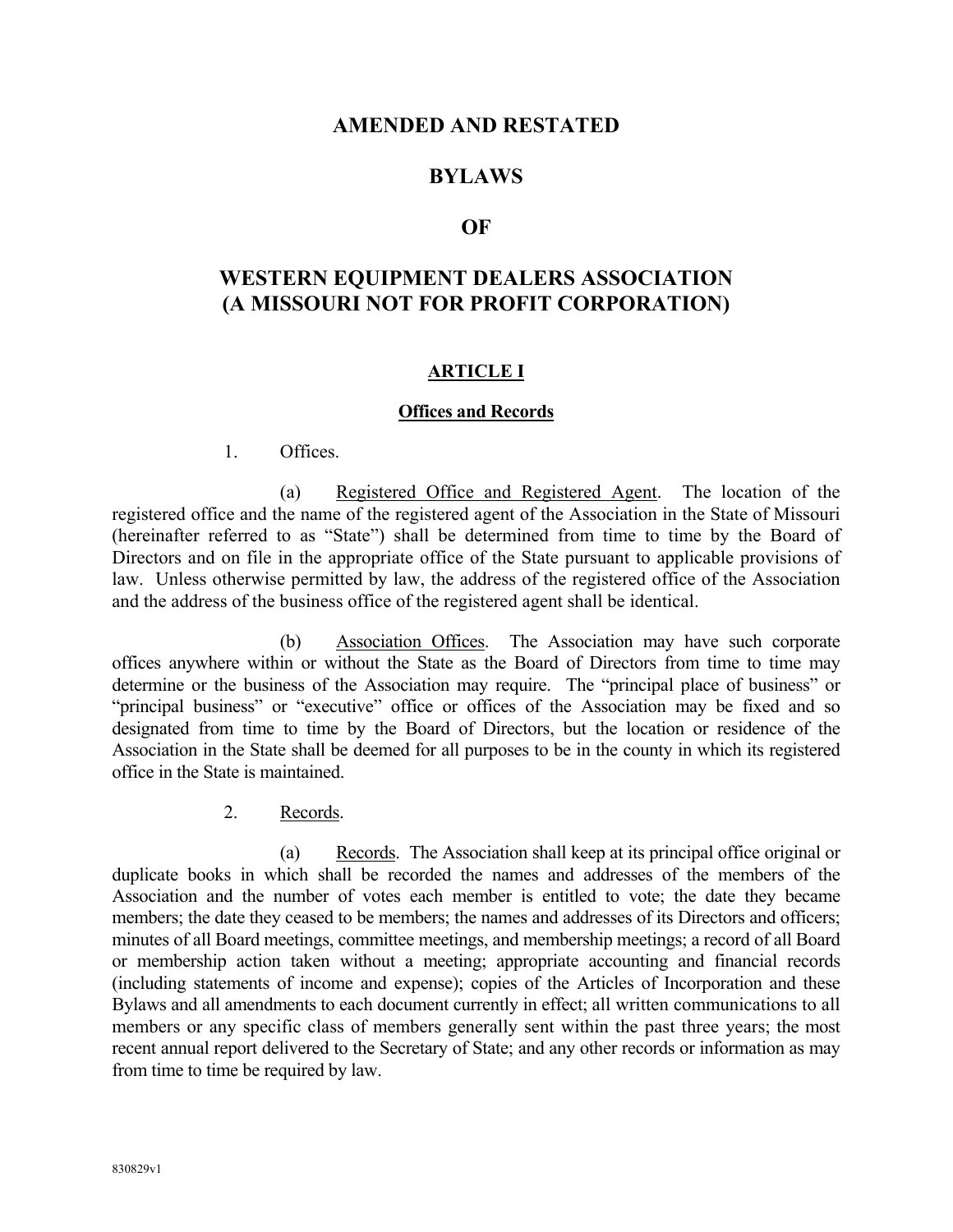(b) Inspection of Records. A member, if the member be entitled and demands to inspect the records of the Association pursuant to any statutory or other legal right, shall be privileged to inspect such records only during the usual and customary hours of business and in such manner as will not unduly interfere with the regular conduct of the business of the Association.

# **ARTICLE II**

### **Members**

1. Members. Any person, firm or corporation, to be eligible for admission as a member and to continue as a member in this Association shall be primarily engaged in the retail hardware business or in the retail sale and service of agricultural, construction, industrial, forestry, outdoor power, lawn and garden and/or turf equipment and meets the following requirements, as applicable: (a) if a retail equipment dealer, maintains an inventory of equipment and repair parts adequate to serve the needs of the customers of the member with respect to the type of equipment represented; (b) if a retail equipment dealer, maintains a service department that repairs and services the type of equipment sold by the member; (c) if a retail hardware dealer, has a suitable place of business with an adequate stock to serve the community in which it operates; and (d) all fees required by Section 3(a) of Article II have been paid. Subject to the limitations set forth in Article IV, Section 4, any person, firm or corporation that is a member of the Association is entitled to one vote for each retail sales and/or service location within the boundaries of any Voting District (defined below).

2. Allied Partners. From time to time, the Board of Directors may admit any person, firm or corporation as an allied partner of the Association (or such other designation as determined by the Board) if such person, firm or corporation does not meet the criteria for a member set forth in Section 1 of this Article II. The Board of Directors may, from time to time, establish, change or terminate various classes of allied partners. Each class of allied partners shall be entitled to such benefits, privileges and services of the Association as may be established from time to time by the Board of Directors or any person or committee designated by the Board of Directors. Allied partners shall not be entitled to vote on any matter brought before the members and status as an allied partner may be terminated or suspended by the Board of Directors for any reason or no reason.

#### 3. Membership Fees; Expulsion; Withdrawal.

(a) In order to be a member of the Association, an annual membership fee shall be paid to the Association. The amount or method of calculating the fee shall be established and may be changed from time to time by the Board of Directors. The Board of Directors may establish different fees for each category of members. All fees shall be payable in advance. Notwithstanding the foregoing, every member of the Canadian corporation known as the Western Equipment Dealers Association ("Western Canada") with the right to vote shall be a member of this Association without paying a separate membership fee to the Association and every member of the Association shall be a voting member of Western Canada without paying a separate membership fee to Western Canada.

(b) Upon payment of the annual membership fee the party shall be entitled to membership and to all the rights and privileges of this Association until the end of the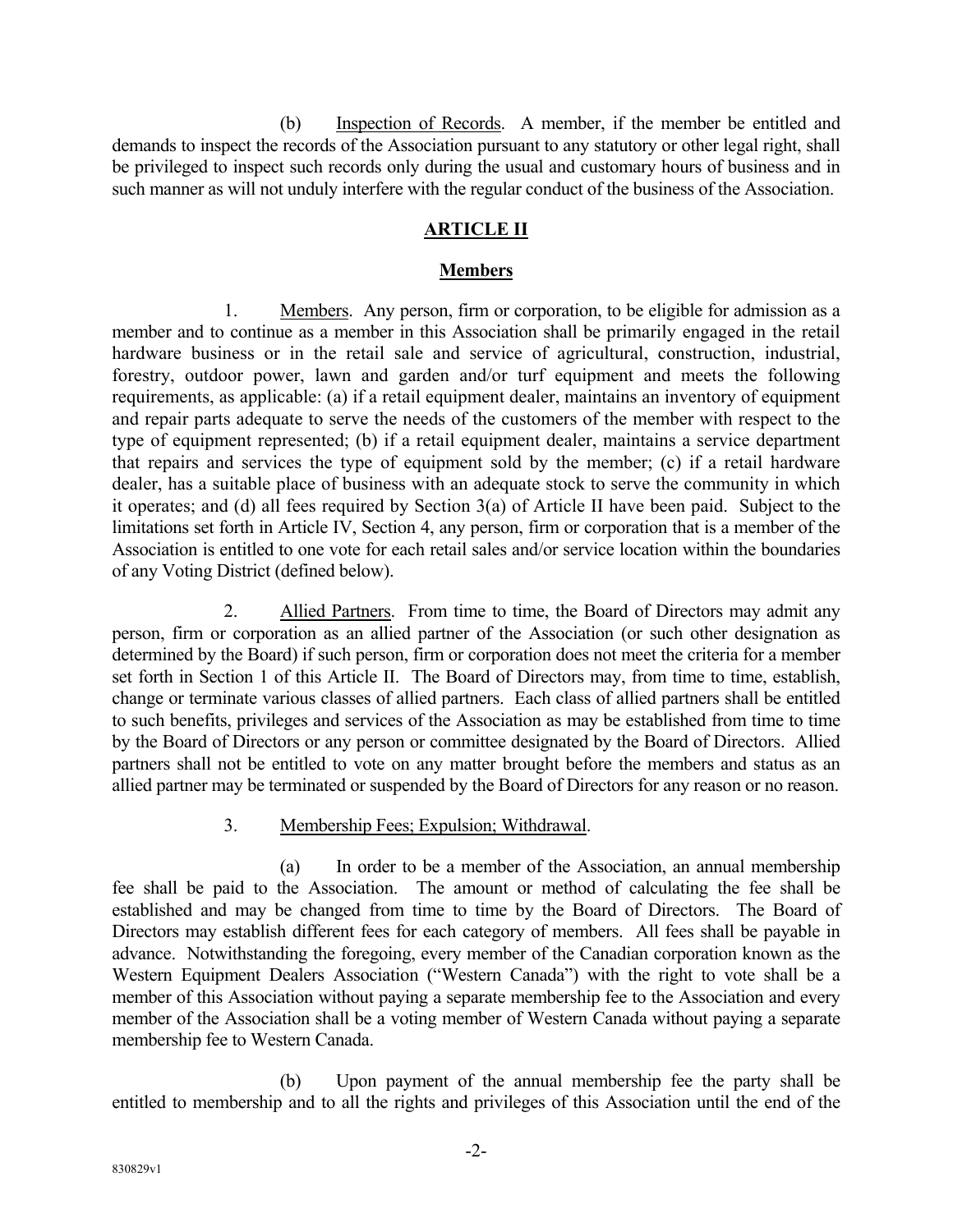year for which such dues are paid, and no longer; but membership may be renewed for each successive year by the prepayment of the annual fee for any such year, so long as such member meets the requirements of the party's membership class, unless the Board of Directors determines, for cause, that the party should be expelled or that such party's membership should be terminated or suspended. "Cause" includes, but is not limited to, failure to meet one or more of the criteria for membership in a class set forth in these Bylaws or behavior by a party which is injurious to the reputation and welfare of the retail equipment or retail hardware industry as a whole, but in no event shall "cause" be construed to allow for expulsion in violation of state or federal antitrust laws or any other applicable state or federal laws.

(c) Before the Board of Directors may terminate, expel or suspend any member, the Board of Directors shall give the affected member (a) at least fifteen (15) days prior written notice of the termination, expulsion or suspension and the reasons therefore and (b) the opportunity to present their views to the Board of Directors, either orally or in writing as determined by the Board of Directors, at least five (5) days before the effective date of the termination, expulsion or suspension. Notwithstanding the foregoing, the Board of Directors may also terminate, expel or suspend a member by any other procedure that is fair and reasonable after taking into consideration all of the relevant facts and circumstances. The decision of the Board of Directors shall be final.

(d) Any member may withdraw from membership in this Association at any time by giving written notice of such withdrawal to the Secretary of the Association. Any member going out of the business which entitled the member to membership, or who is adjudicated a bankrupt, or for whom a receiver has been appointed, shall be deemed to have withdrawn from membership.

(e) Any member withdrawing from membership, or ceasing to be a member for any reason, shall not be entitled to a refund of membership fee, or any part thereof, but the same, and the whole thereof, shall belong to the Association absolutely. Any and all right, title and interest, both legal and equitable, of a member in and to the property of the Association, shall cease and terminate upon the member's withdrawal or ceasing to be a member for any reason.

4. Meetings.

(a) Membership Meetings. The annual meeting of members of the Association shall be held at such time during each calendar year on such day or days and at such place as the Board of Directors may determine. Special meetings of the Association members may be called by the Board of Directors when, in the opinion of the Board, such meetings are necessary, at such time and place as the Board shall determine. Members of the Association may participate in a meeting by means of conference telephone, video conferencing, webinar or similar communications equipment, as determined by the Board, whereby all persons participating in the meeting can interact in verbal or written form with each other, and participation in a meeting in such manner shall constitute presence in person at such meeting.

Special membership meetings may also be called by the members if members holding at least five percent (5%) of the voting power sign, date, and deliver to any corporate officer one or more written demands for the meeting describing the purpose or purposes for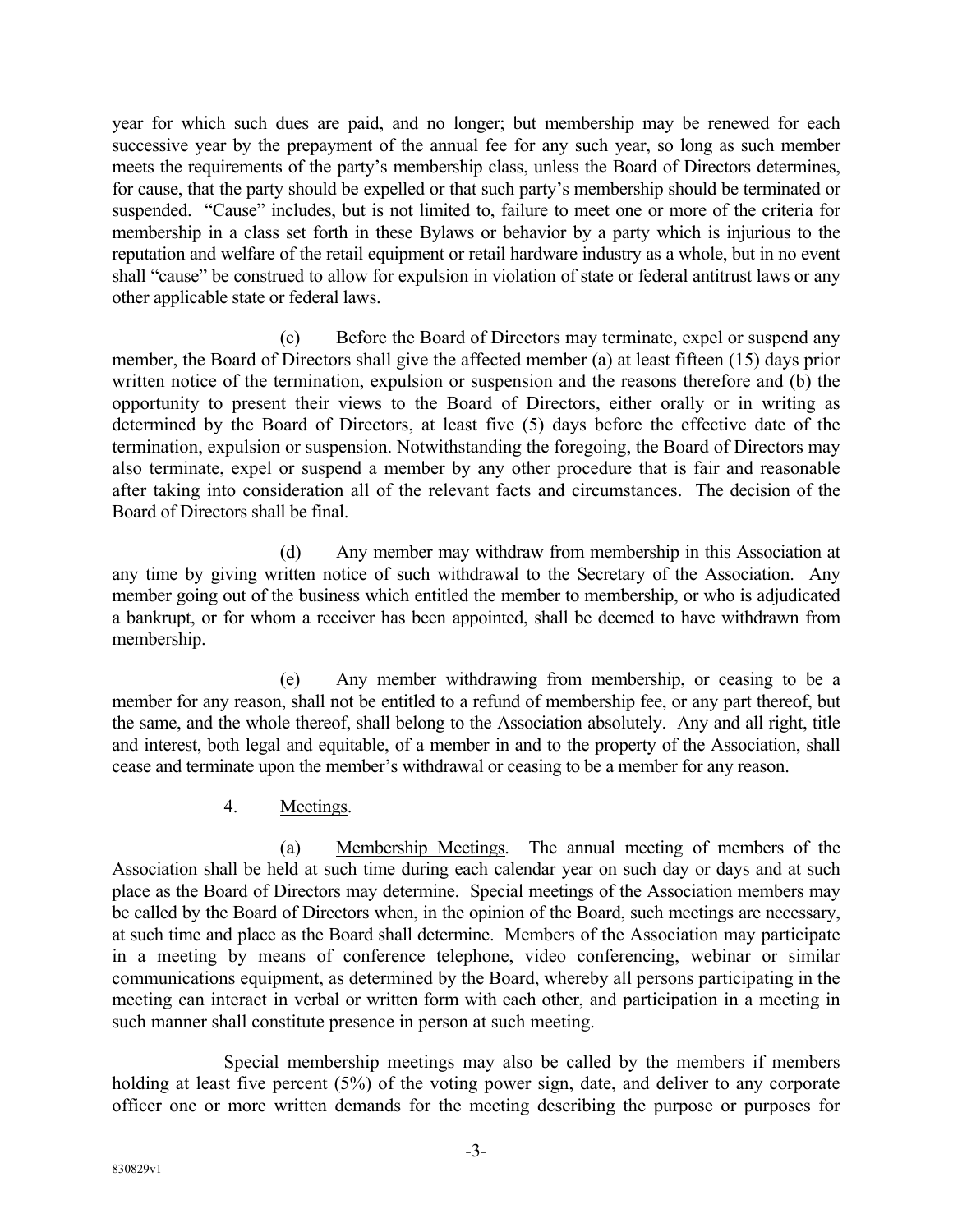which it is to be held. The close of business on the thirtieth day before delivery of the demand or demands for a special meeting to any corporate officer is the record date for the purpose of determining whether the five-percent requirement has been met. If notice for a special meeting is not given by the Association within thirty days after the date the written demand or demands are delivered to a corporate officer, a person signing the demand or demands may set the time and place of the meeting and give notice pursuant to the notice requirements set forth in this Article II.

(b) Membership Action without Meeting by Written (or electronic) Ballot. Any action that may be taken at any annual, regular or special meeting of members may be taken without a meeting if the Association delivers a written (or electronic) ballot to every member entitled to vote on the matter in accordance with the notice requirements described in Paragraph d below. The number of votes required to approve such action shall be the same requirement set forth in Article II Section 7 of these Bylaws unless the Articles of Incorporation, these Bylaws or any law require a different number. Each ballot shall: set forth each proposed action; provide an opportunity to vote for or against each proposed action; indicate the number of responses needed to meet the quorum requirements, if any; state the percentage of approvals necessary to approve each matter other than election of Directors; and specify the time by which a ballot must be received by the Association in order to be counted. A member must be given a reasonable time to return the ballot.

(c) Membership Action by Written Consent. Any action required to be taken or which may be taken at a membership meeting may be taken without a meeting if a consent in writing, setting forth the action so taken, is signed by members holding at least eighty percent (80%) of the voting power. The secretary shall file such consents with the minutes of the membership meetings. A consent signed under this section has the effect of a meeting vote and may be described as such in any document filed with the Secretary of State.

(d) Notice. Written or printed notice of each membership meeting, whether annual, regular or special, stating the place, date and time of the meeting, and in case of a special meeting, the purpose or purposes thereof, shall be delivered to the members, either personally, by certified or first-class mail, or electronic mail not fewer than ten (10) days or more than sixty (60) days prior to the meeting, unless, as to a particular matter, other or further notice is required by law, in which case such other or further notice shall be given.

Any notice of a membership meeting sent by certified or first-class mail shall be deemed to be delivered when deposited in the United States mail with postage thereon prepaid addressed to a member at his address as it appears on the records of the Association. Any notice of a membership meeting sent by electronic mail shall be sent to the member's electronic mail address stated in the records of the Association. Notice sent by electronic mail shall be deemed to be given on the date such notice is sent unless the sender is notified that such notice is undeliverable within six (6) hours of the time it is sent.

(e) Waiver of Notice. A member may waive any notice required by these Bylaws, the Articles of Incorporation or any law, before or after the date and time stated in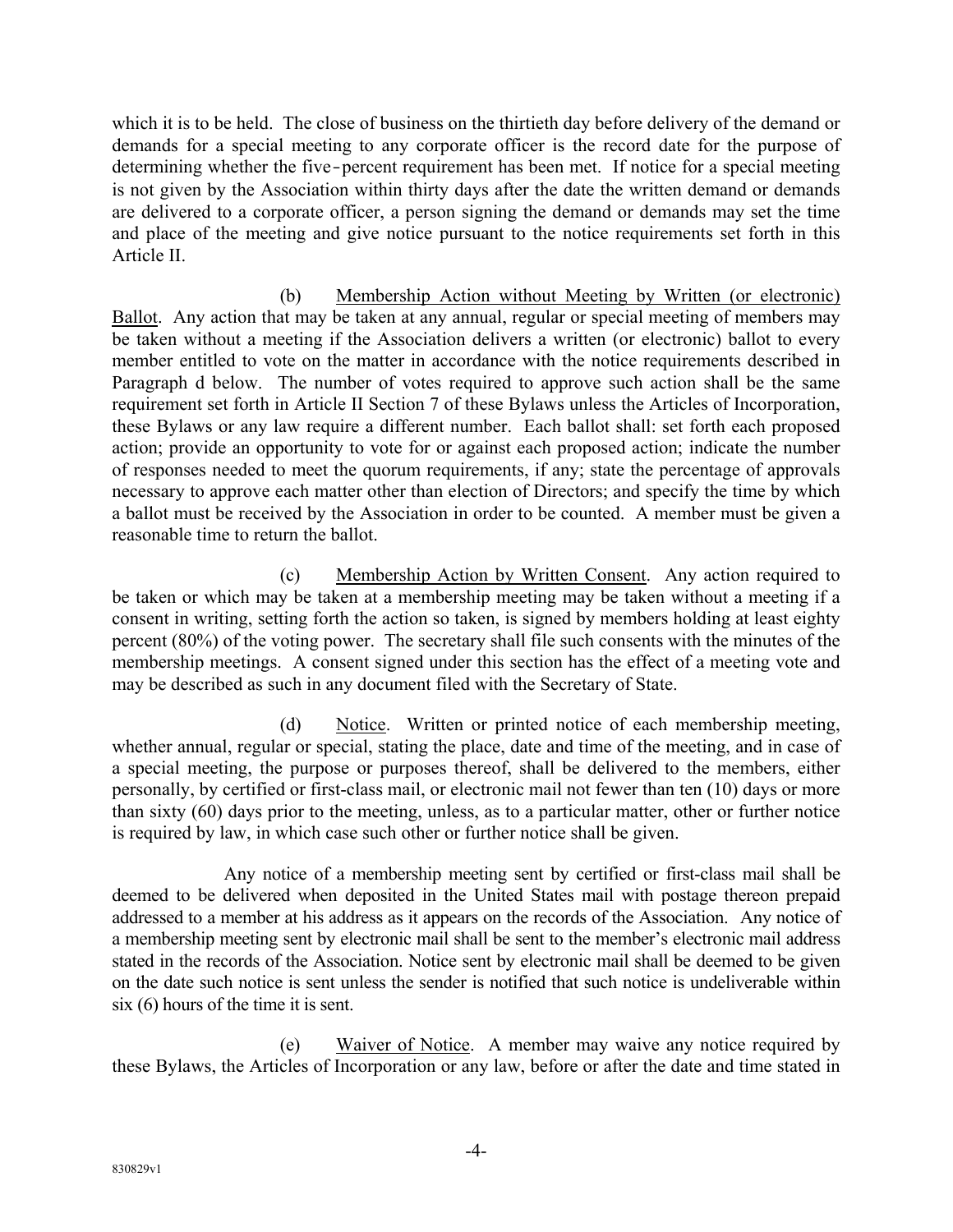the notice. The waiver must be in writing, signed by the member entitled to notice, and delivered to the Association for inclusion in the minutes or filing with the corporate records.

A member's attendance at a meeting waives objection to lack of notice or defective notice of the meeting unless the member at the beginning of the meeting objects to holding the meeting or transacting business at the meeting. A member's attendance at a meeting waives objection to consideration of a particular matter at the meeting that is not within the purpose or purposes described in the meeting notice unless the member objects to considering the matter when it is presented.

5. Proxies. A member may vote either in person or by proxy executed in writing by the member or his duly authorized attorney in fact. No proxy shall be valid after eleven months from the date of execution unless otherwise provided in the proxy, but in no case shall any proxy be valid for more than three years from the date of the appointment's execution.

6. Record Date. The record date for determining the members entitled to notice of any meeting shall be the close of business on the business day preceding the day on which notice is given, or if notice is waived, at the close of business on the business day preceding the day on which the meeting is held. The record date for determining the members entitled to vote at a meeting shall be the date of the meeting. A determination of members entitled to notice of or to vote at a membership meeting is effective for any adjournment of the meeting unless the adjournment is to a date more than seventy (70) days after the original record date, in which case the Board must fix a new record date for determining the members entitled to notice of and to vote at the adjourned meeting. The record date for determining the members entitled to take action by written consent shall be the date the first member signs the consent.

7. Quorum and Voting. Except as otherwise provided in these Bylaws, the Articles of Incorporation or any law, five percent (5%) of the membership votes entitled to be cast on a matter must be represented at a meeting in person or by proxy to constitute a quorum on the matter. If a quorum is present, the affirmative votes of a majority of the votes represented and voting is the act of the members, unless these Bylaws, the Articles of Incorporation or any law require a greater number of votes; provided, however unless at least one-third of the voting power is present in person or by proxy, the only matters that may be voted upon at an annual or regular meeting of members are those matters that are described in the meeting notice.

# **ARTICLE III**

# **Voting Districts**

1. Creation of Districts. For purposes of electing Board members, the geographic territory in which the Association serves members will be divided into the number of voting districts determined by the Board (the "Voting Districts"). The Board of Directors will use reasonable efforts to obtain a relatively equal number of dealers or dealer locations in each Voting District and may take into account both members and potential members. The Voting District boundaries will be reviewed from time to time by the Board of Directors and changes to the boundaries of the Voting Districts may be made by the Board of Directors following such review. The Board of Directors must conduct such review at least once every five (5) years.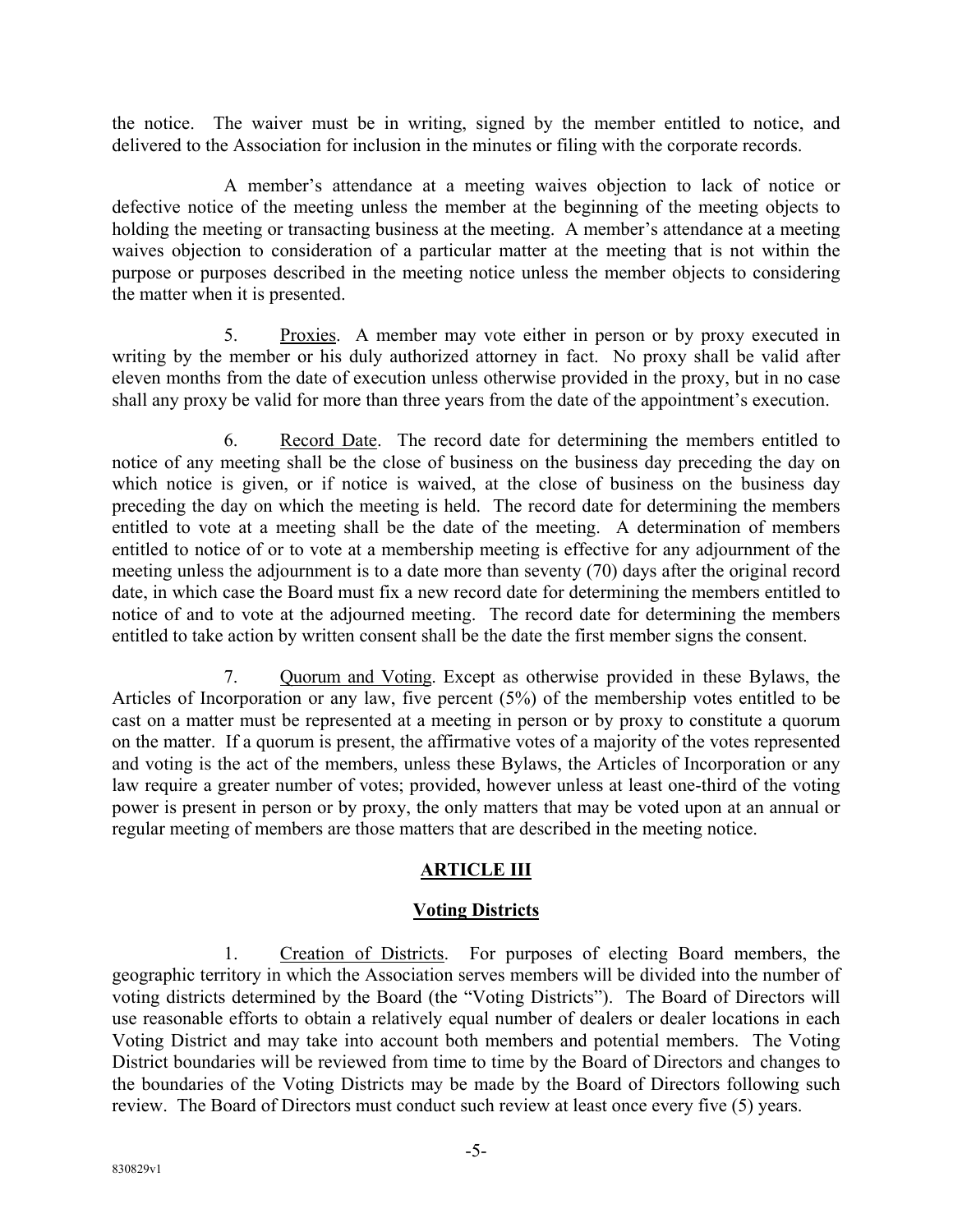2. Initial Voting Districts. Until changed by the Board of Directors, the Association will have two (2) Voting Districts: the Canada Voting District, composed of the provinces of Alberta, British Columbia, Manitoba and Saskatchewan; and the United States Voting District, composed of the states of Kansas, Missouri, New Mexico, Oklahoma and Texas plus, solely with respect to members that are retail hardware dealers, the states of Arkansas, Louisiana and Nebraska.

3. Change in Districts. If the boundaries of a Voting District are changed, the current Board member serving as the representative of such district will continue to serve the remainder of his or her term. If the number of Voting Districts is decreased, any Director serving a Voting District that will be eliminated will continue to serve the remainder of his or her term.

# **ARTICLE IV**

# **Board of Directors**

1. Number. The Board of Directors will have between five (5) and fifteen (15) members as determined by the Board from time to time. The Board will be composed of an equal number of Directors from each Voting District (each, a "Voting District Director"); and one (1) or more at-large Director(s) (each, an "At-Large Director"), provided that the number of At-Large Directors shall not exceed the number of Voting District Directors representing a single Voting District. Until changed by the Board of Directors as provided in this paragraph, the Board of Directors will have three (3) Voting District Directors from each Voting District and one (1) At-Large Director.

2. Qualifications. All Board members must be natural persons. Board members elected to a Voting District Director position must be an individual actively involved in the operation of a member in good standing with a retail location in the Voting District and who is either an owner (whether direct or indirectly through one or more entities or trusts) of the member or a member of the executive management of the member (an "Owner/Operator"). At-Large Directors may reside within or without any Voting District and are not required to be an Owner/Operator.

3. Term. Except as otherwise provided in these Bylaws, each Director will serve a three (3) year term. The Directors shall serve staggered terms with approximately one-third (1/3) of the terms expiring each year. If the number of Directors is increased, the terms for newlycreated Director positions will be staggered as determined by the Board so that a roughly proportional number of Directors will be up for election each year.

4. Election. At each annual meeting of the members or by ballot voting without a meeting, the members shall elect or re-elect a Director to fill each expiring position on the Board pursuant to the following:

(a) Each member may cast its votes to elect an individual placed on the ballot by the Board of Directors or other qualified write-in candidate for each Director position. Members must cast their votes to elect the same individual to serve on both the Board of Directors of Western Canada and the Board of Directors of the Association.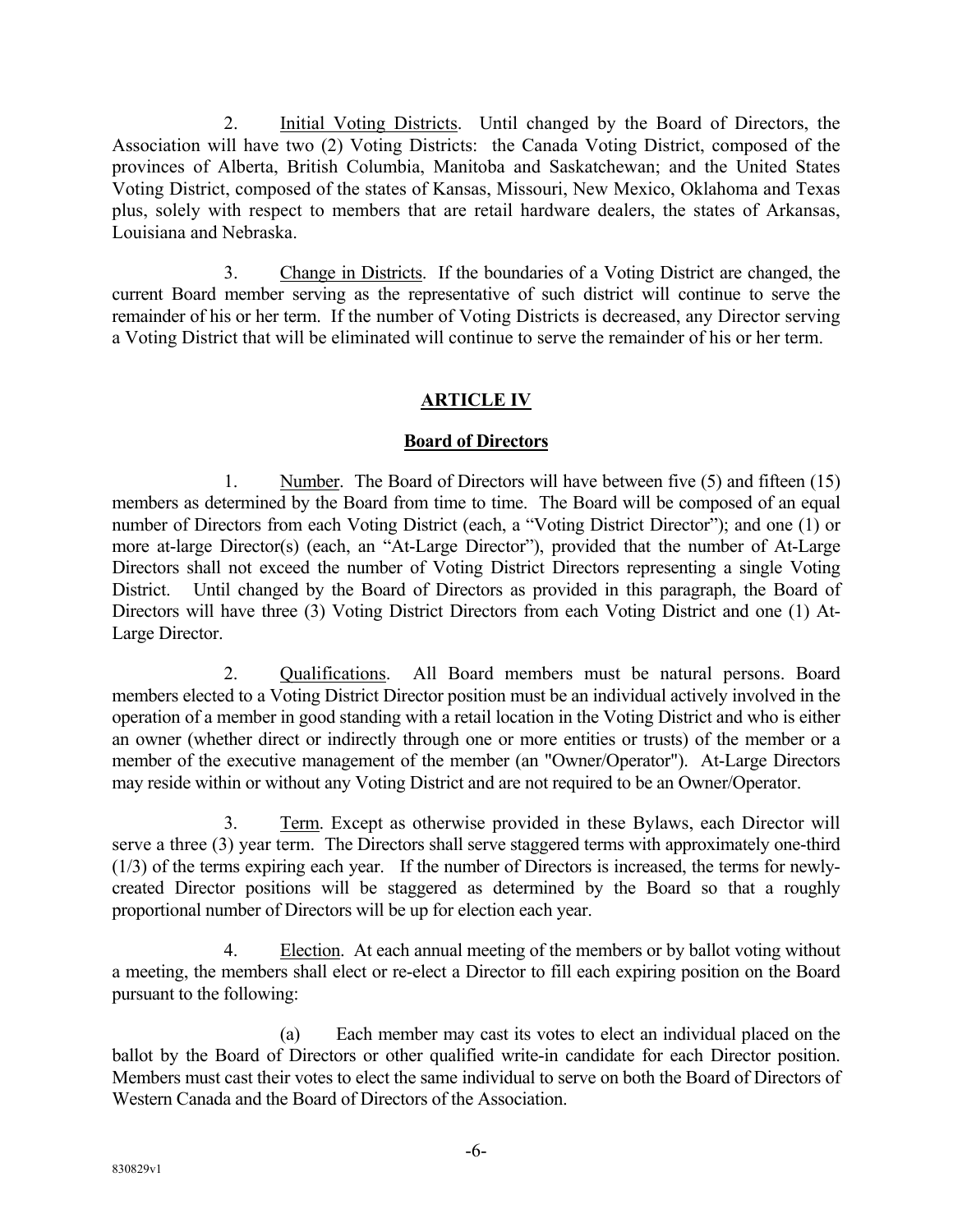(b) The person elected as a Voting District Director will be the person receiving the highest number of eligible votes cast in the election for such position. For purposes of the election of a Voting District Director, a member will only be entitled to cast votes in such election equal to the number of retail sales and/or service locations operated by such member within the applicable Voting District.

(c) The person(s) elected as an At-Large Director(s) will be the person(s) receiving the highest number of eligible votes cast in the election for such position(s).

5. Initial Directors. Notwithstanding anything to the contrary contained herein, the following persons will serve as the initial members of the Board of Directors for the terms set forth after their respective names:

Canada Voting District Directors:

Cameron Bode – 1 year  $Jim Wood - 2 years$ Wally Butler  $-3$  years

United States Voting District Directors:

Bruce Coleman – 1 year Jack Radke – 2 years Scott Eisenhauer  $-3$  years

At-Large Director:

Jeff Flora  $-2$  years

If a Board officer position is noted after the name of a Board member above, that person will fulfill that role for the term provided in Article IV, Section 6 below.

6. Board Officers. The Board of Directors will be chaired by the President. The President will preside over the Board of Directors for a term of two years. After serving as President, the President will continue to serve on the Board as Past President for one year following his term as President. The President-Elect will be elected by the Board of Directors at the mid–point of the term of office of the President and will serve a one–year term (or until a qualified successor is duly elected) that will run concurrently with the second year of the term of the then current President. After serving one (1) year as President-Elect, the President-Elect will serve as President for the following two (2) years.

7. Term Limits. Subject to Article IV, Section 8, a member of the Board of Directors may serve no more than two consecutive full terms. Except for the foregoing limitation, a member may serve an unlimited amount of terms on the Board. A Director who is appointed to the Board to fill a vacancy due to the death, disability, resignation or removal of a former Director may be elected to fill two (2) consecutive full terms immediately thereafter without remaining off the Board for one year. **Special Rules for Initial Terms.** The following rules will apply to the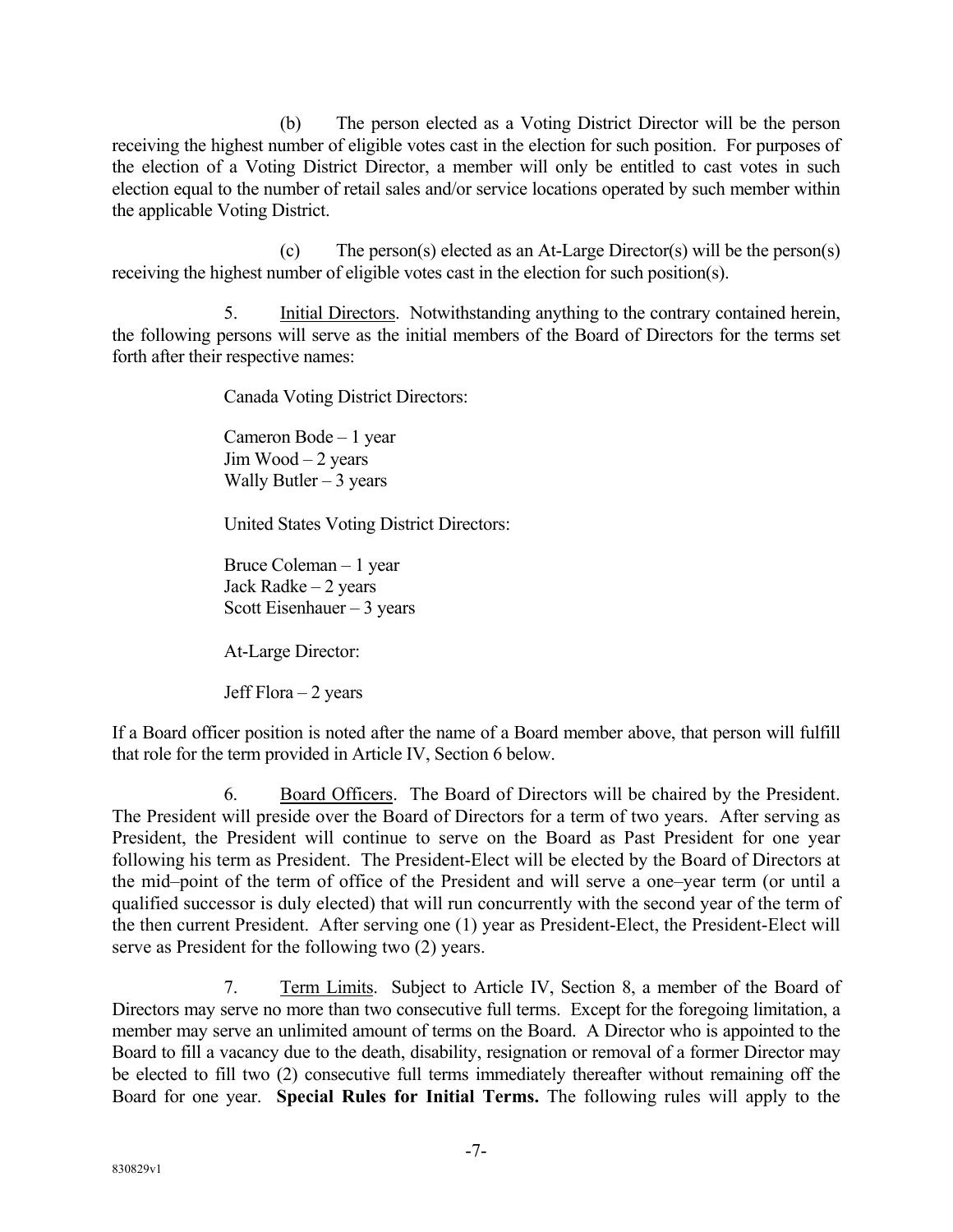persons serving on the initial Board of Directors pursuant to Article IV, Section 5: (a) prior years of service on the Board of Directors of either SouthWestern Association or Canada West Equipment Dealers Association will not count for purposes of term limits; and (b) if the initial term of a Director is less than three years, the term of such Director will be deemed to be three years for purposes of the limits on terms of Directors.

8. Extension of Terms. If a Director is elected to serve as the President, President-Elect, or Past-President, such Director's current term will be extended to allow such Director to remain a Director throughout his or her progression of service from President-Elect to President to Past President.

9. Powers of the Board. The Board of Directors shall have the power to manage the affairs of the Association and shall advise and direct the Chief Executive Officer of the Association in the performance of his duties. The Board shall have the power to examine the books and records of the Association whenever and as often as it shall deem necessary; to disperse funds of the Association; to appoint committees; to direct the printing and circulation of documents in the interest of the Association; and to devise and carry into execution such other measures as it may deem proper to promote the welfare of the Association.

10. Conflict of Interest Transactions. A conflict of interest transaction is a transaction in which a member of the Board of Directors or staff has a material interest. A conflict of interest transaction is not voidable if the transaction is not unfair to the Association at the time it is entered into or is approved.

A transaction in which a Director or staff member has a conflict of interest may be approved if:

(a) The material facts of the transaction and the Director's interest were disclosed or known to the Board of Directors or a committee of the Board and the Board or committee of the Board authorized, approved or ratified the transaction; or

(b) The material facts of the transaction and the Director's interest were disclosed to, or known by, the members and the members authorized, approved or ratified the transaction.

For the purposes of the above paragraph, a conflict of interest transaction is approved if it receives the affirmative vote of a majority of the Directors on the Board, or on the committee, who have no direct or indirect material interest in the transaction, but a transaction may not be approved by a single Director. If a majority of the Directors on the Board who have no direct or indirect material interest in the transaction vote to approve the transaction, a quorum is deemed present for the purpose of the vote and action taken under this paragraph. The presence of, or a vote cast by, a Director with a material interest in the transaction does not affect the validity of any vote or action taken under this paragraph if the transaction is otherwise approved as provided in this paragraph.

If the transaction is approved under the above provisions, the minutes of the meeting shall reflect the names of the persons who disclosed material interests; the nature of the material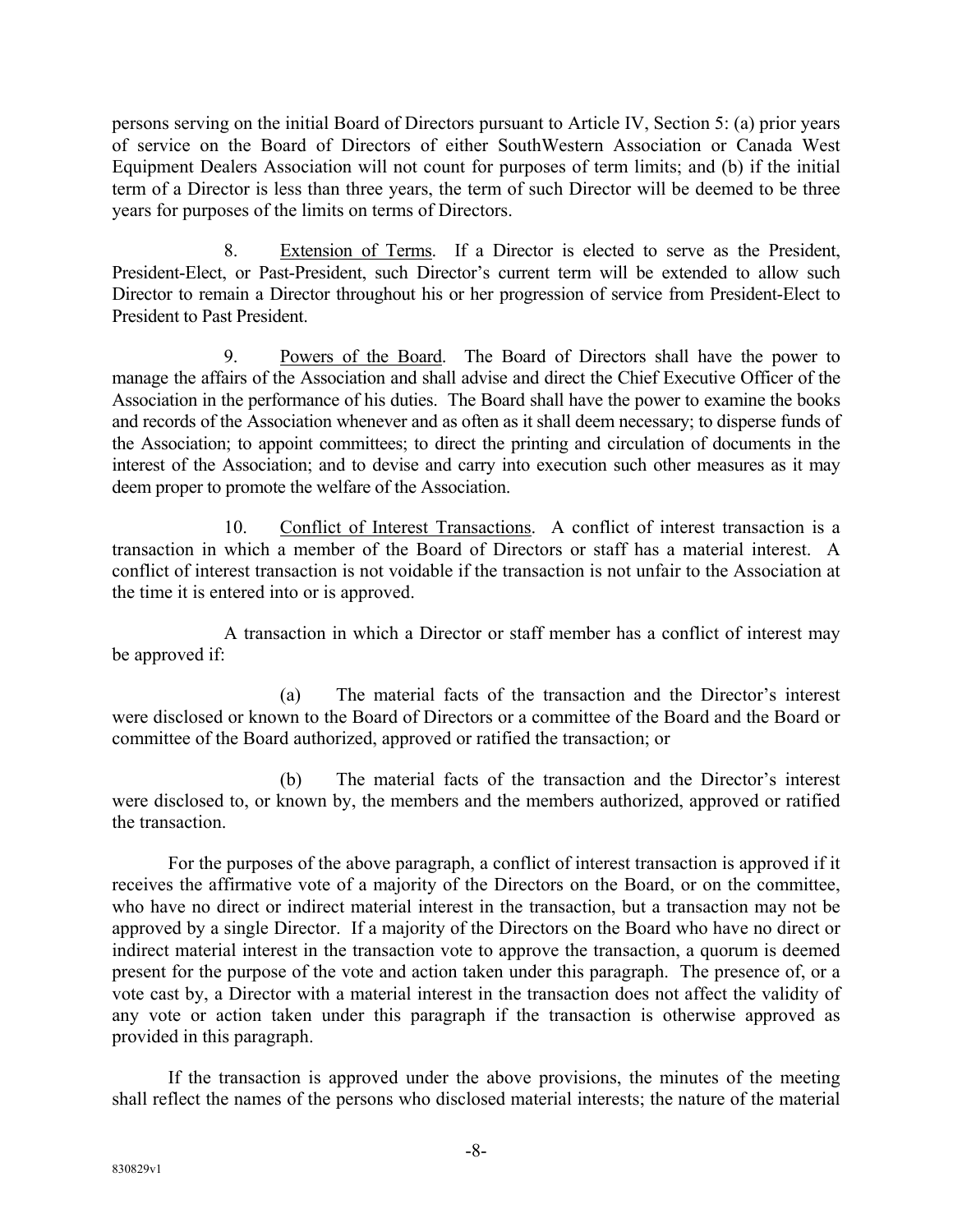interests and whether the Board determined there was a conflict; the names of the persons present for discussion and votes relating to the transactions; the content of the discussions, including any alternatives to the proposed transaction; and a roll call of the vote.

For purposes of paragraph (b) of this section, a conflict of interest transaction is authorized, approved or ratified by the members if it receives a majority of the votes entitled to be counted under this section. Votes cast by a Director who has a material interest in the transaction may not be counted in a vote of members to determine whether to authorize, approve or ratify a conflict of interest transaction under paragraph (b) of this section but will be counted in determining whether the transaction is approved under any other section of these Bylaws. A majority of the voting power, whether or not present, that is entitled to be counted in a vote on the transaction under this section constitutes a quorum for the purpose of taking action under this section.

11. Meetings and Notice. Regular meetings of the Board of Directors may be held without notice at such times and places either within or without the State as shall from time to time be fixed by resolution adopted by the full Board of Directors. Any business may be transacted at a regular meeting. Special meetings of the Board of Directors may be called at any time by the President or a majority of the Directors. The place may be within or without the State as designated in the notice. Written or printed notice of each special meeting of the Board, stating the place, day and hour of the meeting and the purpose or purposes thereof, shall be sent to each Director at least three (3) days before the day on which the meeting is to be held. If notice is delivered via certified or first class mail, such notice shall be deemed to be given when mailed. In addition to any other methods of notice that may be permitted by law, notice of meetings of the Board of Directors may be made via electronic mail to the electronic mail address for a Director on the records of the Association. Notice sent by electronic mail shall be deemed to be given on the date such notice is sent unless the sender is notified that such notice is undeliverable within six (6) hours of the time it is sent. Notice of a special meeting may be given by any Director or Directors having authority to call a special meeting. Any and all Directors may waive the notice requirement by signing a written waiver of such notice requirement, which statement may be attached to any Board of Directors resolution. The President, or in his/her absence, the Past President or President-Elect, shall preside at all meetings of the Association and of the Board of Directors. Except as otherwise required in these Bylaws, the Articles of Incorporation, or any law, neither the purpose nor purposes of the meeting nor the business to be transacted at the meeting need to be stated in the notice.

12. Action of Board without a Meeting. Any action that is required to be or may be taken at a meeting of the Directors may be taken without a meeting if consents in writing, setting forth the action so taken, are signed by all of the Directors. The consents shall have the same force and effect as a unanimous vote of the Directors at a meeting duly held. The Secretary of the Association shall file such consents with the minutes of the meetings of the Board of Directors.

13. Meetings by Conference Telephone or Similar Communication Equipment. Members of the Board of Directors of the Association may participate in a meeting of such Board by means of conference telephone or similar communications equipment whereby all persons participating in the meeting can hear each other, and participation in a meeting in such manner shall constitute presence in person at such meeting.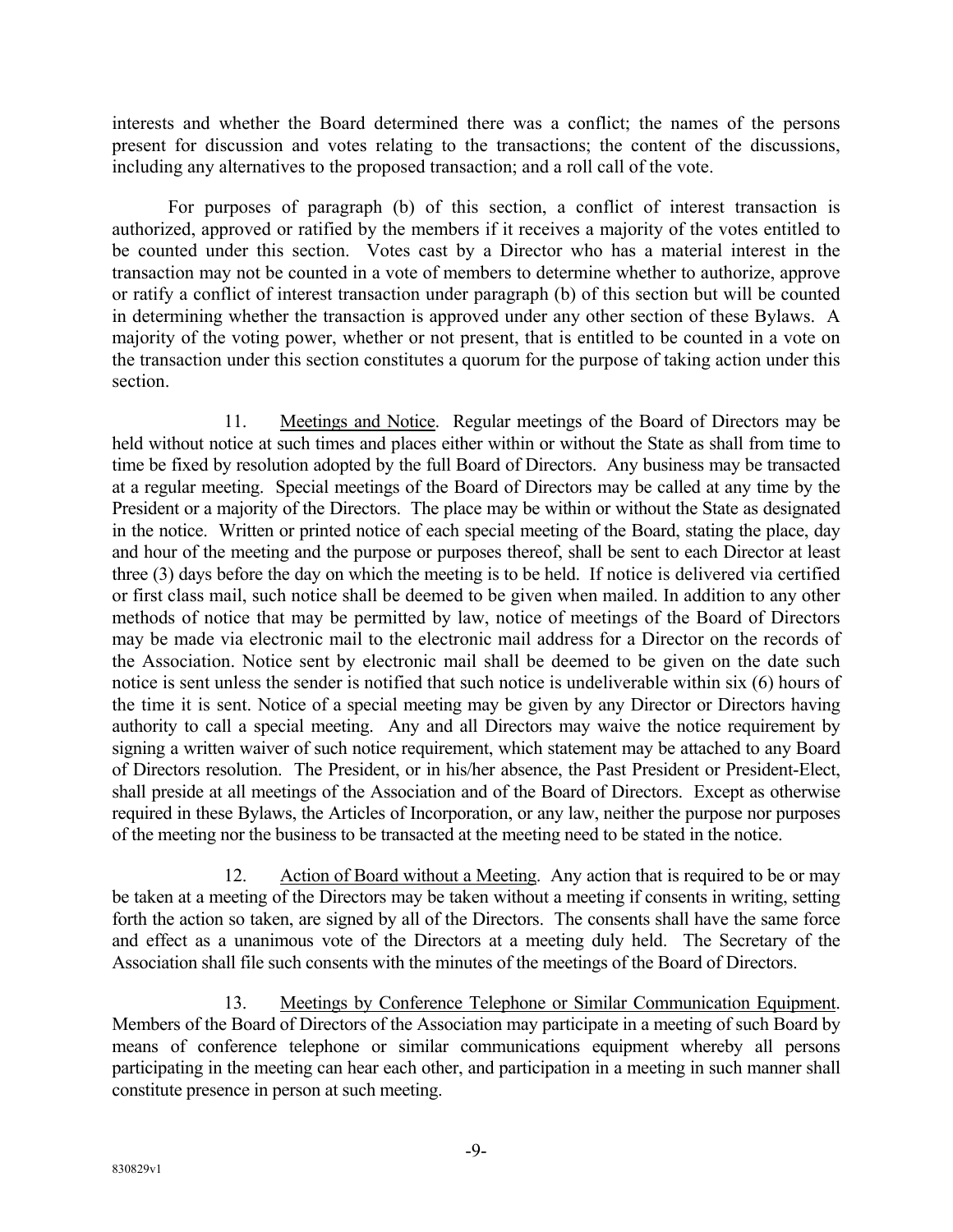14. Quorum. A majority of the Board of Directors shall constitute a quorum for the transaction of business. The act of the majority of the Directors present at a meeting at which a quorum is present shall be the act of the Board.

15. Adjournment. If less than a quorum of Directors is present at any meeting, a majority of the Directors present may adjourn the meeting to another time without notice.

16. Vacancies. If there is a vacancy on the Board of Directors due to the death, disability, resignation or removal of a Director, the remaining Directors may elect a successor to serve until the next election; provided, however, any successor elected to fill such a vacancy must meet the qualifications needed to serve in such position as specified in Article IV, Section 2.

17. Removal. Any Director, or the entire Board of Directors, may be removed without cause by the members. Any vote to remove a Director shall only be at a meeting called for the purpose of removing the Director or Directors and the meeting notice must state that the purpose, or one of the purposes, of the meeting is the removal of the Director or Directors. Any Director elected by the Board of Directors may be removed without cause by a vote of two-thirds of the Directors then in office.

# 18. Indemnification of Directors and Officers.

(a) The Association shall indemnify any person who was or is a party or is threatened to be made a party to any threatened, pending or completed action, suit, or proceeding, whether civil, administrative or investigative, other than an action by or in the right of the Association, by reason of the fact that the person is or was a Director or officer of the Association, or is or was serving at the request of the Association as a Director or officer of another association, corporation, partnership, joint venture, trust or other enterprise, against expenses, including attorneys' fees, judgments, and amounts paid in settlement actually and reasonably incurred by the person in connection with such action, suit, or proceeding if the person acted in good faith and in a manner the person reasonably believed to be in or not opposed to the best interests of the Association. The termination of any action, suit, or proceeding by judgment, order or settlement shall not, of itself, create a presumption that the person did not act in good faith and in a manner which the person reasonably believed to be in or not opposed to the best interests of the Association.

(b) The Association shall indemnify any person who was or is a party or is threatened to be made a party to any threatened, pending or completed action or suit by or in the right of the Association to procure a judgment in its favor by reason of the fact that the person is or was a Director or officer of the Association, or is or was serving at the request of the Association as a Director or officer of another association, corporation, partnership, joint venture, trust or other enterprise against expenses, including attorneys' fees and amounts paid in settlement, actually and reasonably incurred by the person in connection with the defense or settlement of the action or suit if the person acted in good faith and in a manner the person reasonably believed to be in or not opposed to the best interests of the Association; except that no indemnification shall be made in respect of any claim, issue, or matter as to which such person shall have been adjudged to be liable for negligence or misconduct in the performance of the person's duty to the Association unless and only to the extent that the court in which the action or suit was brought determines upon application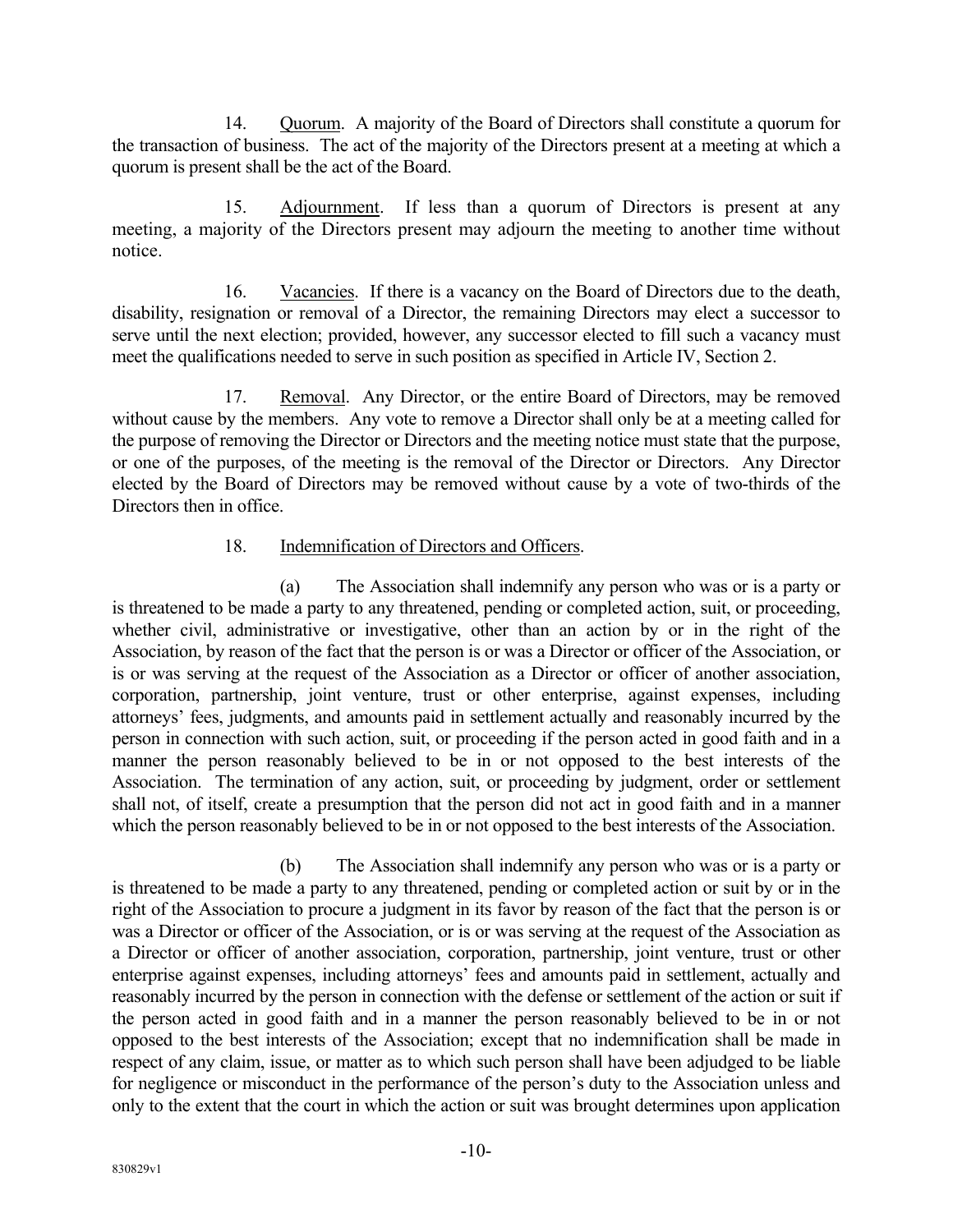that, despite the adjudication of liability and in view of all the circumstances of the case, the person is fairly and reasonably entitled to indemnity for such expenses which the court shall deem proper.

(c) To the extent that a Director, officer, employee or agent of the Association has been successful on the merits or otherwise in defense of any action, suit, or proceeding referred to in subsections (a) and (b) of this section, or in defense of any claim, issue or matter therein, that person shall be indemnified against expenses, including attorneys' fees, actually and reasonably incurred by that person in connection with the action, suit, or proceeding.

(d) Any indemnification under subsections (a) and (b) of this section, unless ordered by a court, shall be made by the Association only as authorized in the specific case upon a determination that indemnification of the Director or officer is proper in the circumstances because the Director or officer has met the applicable standard of conduct set forth in this section. The determination shall be made by the Board of Directors by a majority vote of a quorum consisting of Directors who were not parties to the action, suit, or proceeding, or if such a quorum is not obtainable, or even if obtainable a quorum of disinterested Directors so directs, by independent legal counsel in a written opinion, or by the members.

(e) Expenses incurred in defending an action, suit or proceeding may be paid by the Association in advance of the final disposition of the action, suit, or proceeding as authorized by the Board of Directors in the specific case upon receipt of an undertaking by or on behalf of the Director or officer to repay such amount unless it shall ultimately be determined that he is entitled to be indemnified by the Association as authorized in this section.

(f) The indemnification provided by this section shall not be deemed exclusive of any other rights to which those seeking indemnification may be entitled under any provision of law, the articles of incorporation or bylaws or any agreement, vote of members or disinterested Directors or otherwise, both as to action in an official capacity and as to action in another capacity while holding such office, and shall continue as to a person who has ceased to be a Director, officer, employee or agent and shall inure to the benefit of the heirs, executors and administrators of such a person.

(g) The Association shall have the power to give any further indemnity, in addition to the indemnity authorized or contemplated under other subsections of this section, including subsection (f), to any person who is or was a Director or officer, or to any person who is or was serving at the request of the Association as a Director or officer of another association, corporation, partnership, joint venture, trust, or other enterprise, provided such further indemnity is either (i) authorized, directed, or provided for in the articles of incorporation or any duly adopted amendment thereof or (ii) is authorized, directed, or provided for in any bylaw or agreement of the Association which has been duly adopted by a vote of the members of the Association, and provided further that no such indemnity shall indemnify any person from or on account of such person's conduct which was finally adjudged to have been knowingly fraudulent, deliberately dishonest or willful misconduct. Nothing in this subsection shall be deemed to limit the power of the Association under subsection (f) of this section to enact bylaws or to enter into agreements without member adoption of the same.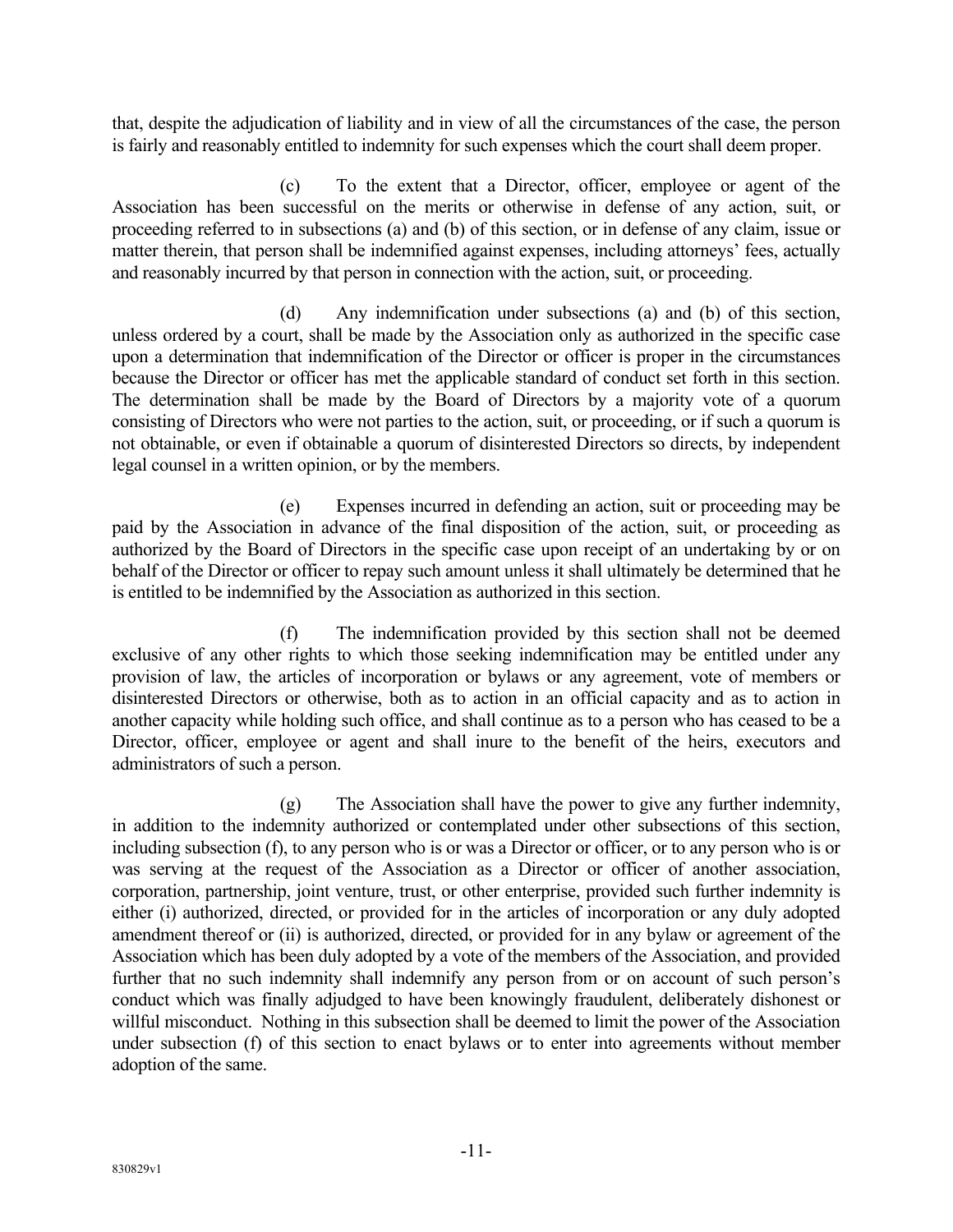(h) The Association may purchase and maintain insurance on behalf of any person who is or was a Director or officer of the Association, or is or was serving at the request of the Association as a Director or officer of another association, corporation, partnership, joint venture, trust or other enterprise against any liability asserted against that person and incurred by that person in any such capacity, or arising out of that person's status as such, whether or not the Association would have the power to indemnify that person against such liability under the provisions of this section.

(i) For the purposes of this section, references to "the Association" include all constituent corporations or associations absorbed in a consolidation or merger as well as the resulting or surviving association so that any person who is or was a Director or officer of such a constituent association or is or was serving at the request of such constituent association as a Director or officer of another association, corporation, partnership, joint venture, trust or other enterprise shall stand in the same position under the provisions of this section with respect to the resulting or surviving association as that person would if that person had served the resulting or surviving association in the same capacity.

(j) For purposes of this section, the term "other enterprise" shall include employee benefit plans; the term "fines" shall include any excise taxes assessed on a person with respect to an employee benefit plan; and the term "serving at the request of the Association" shall include any service as Director or officer of the Association which imposes duties on, or involves services by, such Director or officer with respect to an employee benefit plan, its participants, or beneficiaries; and a person who acted in good faith and in a manner he reasonably believed to be in the interest of the participants and beneficiaries of an employee benefit plan shall be deemed to have acted in a manner "not opposed to the best interests of the Association" as referred to in this section.

19. Compensation of Directors. Directors shall receive no compensation for the performance of their duties except for reimbursement of expenses as authorized from time to time by the Board of Directors.

20. Nominating Committee. The Board shall, not later than sixty (60) days prior to the annual meeting of the Association or prior to the date ballots are sent to the members, as applicable, appoint a nominating committee. The nominating committee shall consist of three individuals that do not serve on the Board of Directors at such time but are qualified to be elected as Voting District Directors. This committee shall be charged with recommending candidates for election to the Board of Directors to be approved by the Board for placement on the ballot.

21. Committees. The Board of Directors may create such other standing or special committees of two or more Directors as it deems desirable and may delegate to it such Board powers, duties and responsibilities, not inconsistent with law or these Bylaws, as may be stated in the resolution creating the committee. The creation of a committee and appointment of members to it must be approved by a majority of all the Directors in office when the action is taken. All provisions of these Bylaws relating to meetings, actions without meetings, notice, waiver of notice, and quorum and voting requirements shall apply to such committees and committee members.

# **ARTICLE V**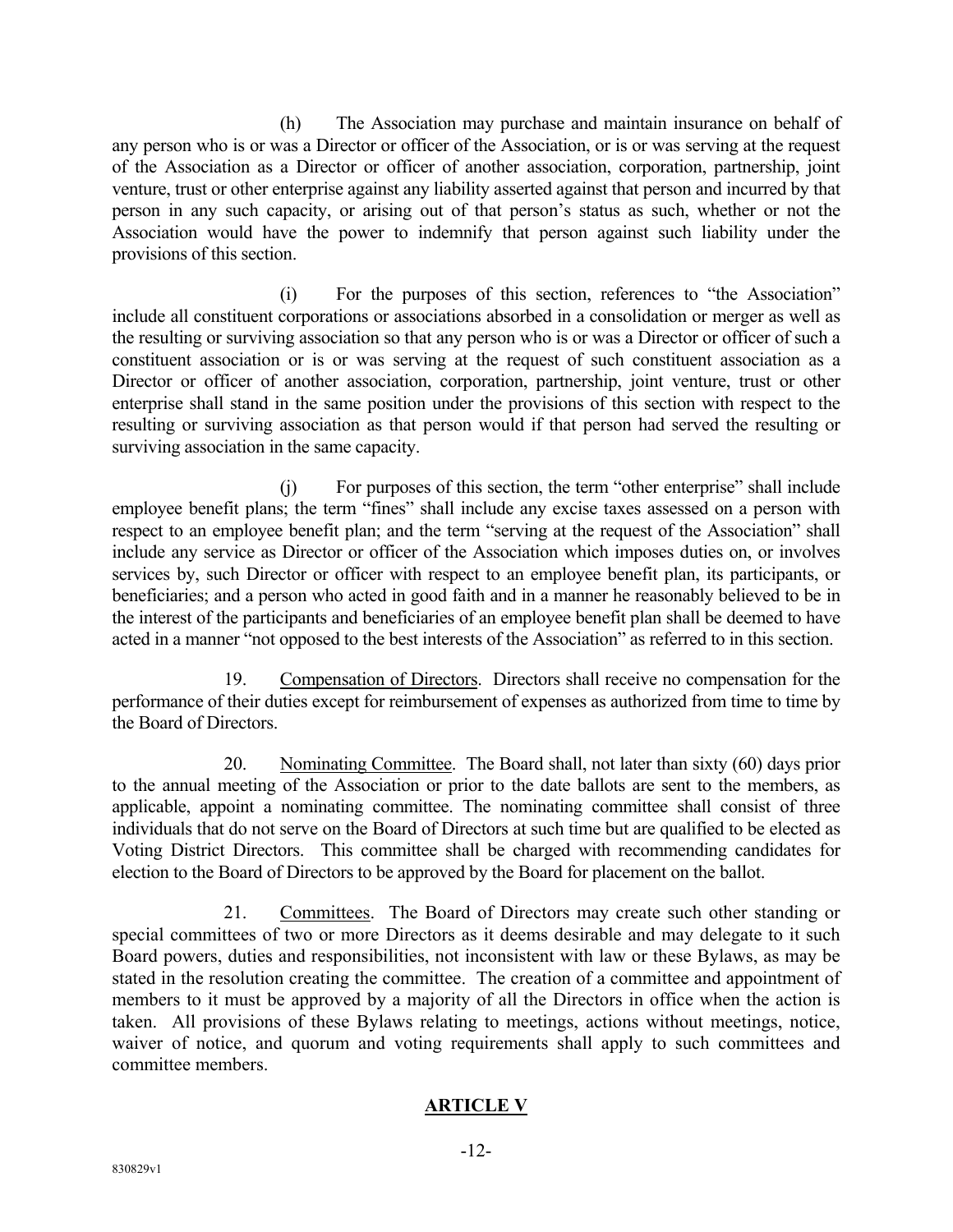### **Officers**

1. Officers of Association and Term. In addition to the Board officers, the officers of the Association shall be a Chief Executive Officer, a Secretary and a Treasurer. One or more Assistant Secretaries and one or more Assistant Treasurers may also be appointed. The Board of Directors shall appoint such officers, each of whom shall serve in such roles at the pleasure of the Board and who shall be subject to removal by the Board of Directors from such roles at any time with or without cause. Any officer or employee of the Association may be removed or discharged by the Board whenever in its judgment the best interests of the Association would be served thereby. Any two or more offices may be held by the same person.

2. Salaries. The salary of the Chief Executive Officer shall be fixed and may be changed from time to time by the Board of Directors.

3. The Chief Executive Officer. The Chief Executive Officer of the Association shall be the chief executive officer of the Association with such general executive powers and duties of supervision and management as are usually vested in the office of the chief executive officer of a corporation and shall carry into effect all directions and resolutions of the Board. The Chief Executive Officer may execute all bonds, notes, debentures, mortgages, and other contracts for the Association and may cause the seal of the Association to be affixed thereto, and all other instruments for and in the name of the Association.

4. Secretary. The Secretary shall give, or cause to be given, notice as required of all meetings of the Association and the Board of Directors, and shall supervise the keeping of the books and records of the Association, keep a record of the proceedings of the meetings of the Association and the Board of Directors and such other reports as determined by the Board of Directors.

5. Treasurer. The Treasurer shall supervise the keeping of the financial records of the Association, the receipt, deposit and disbursement of the monies of the Association, and such other duties normally associated with the office.

# **ARTICLE VI**

# **Antitrust Compliance**

This Association is committed to compliance with any and all applicable antitrust and competition laws. This Association hereby adopts the attached Policy Statement and Guidelines as a part of its commitment to antitrust and competition law compliance. The Board of Directors shall annually review the Policy Statement and Guidelines to check for commitment to and compliance with this document.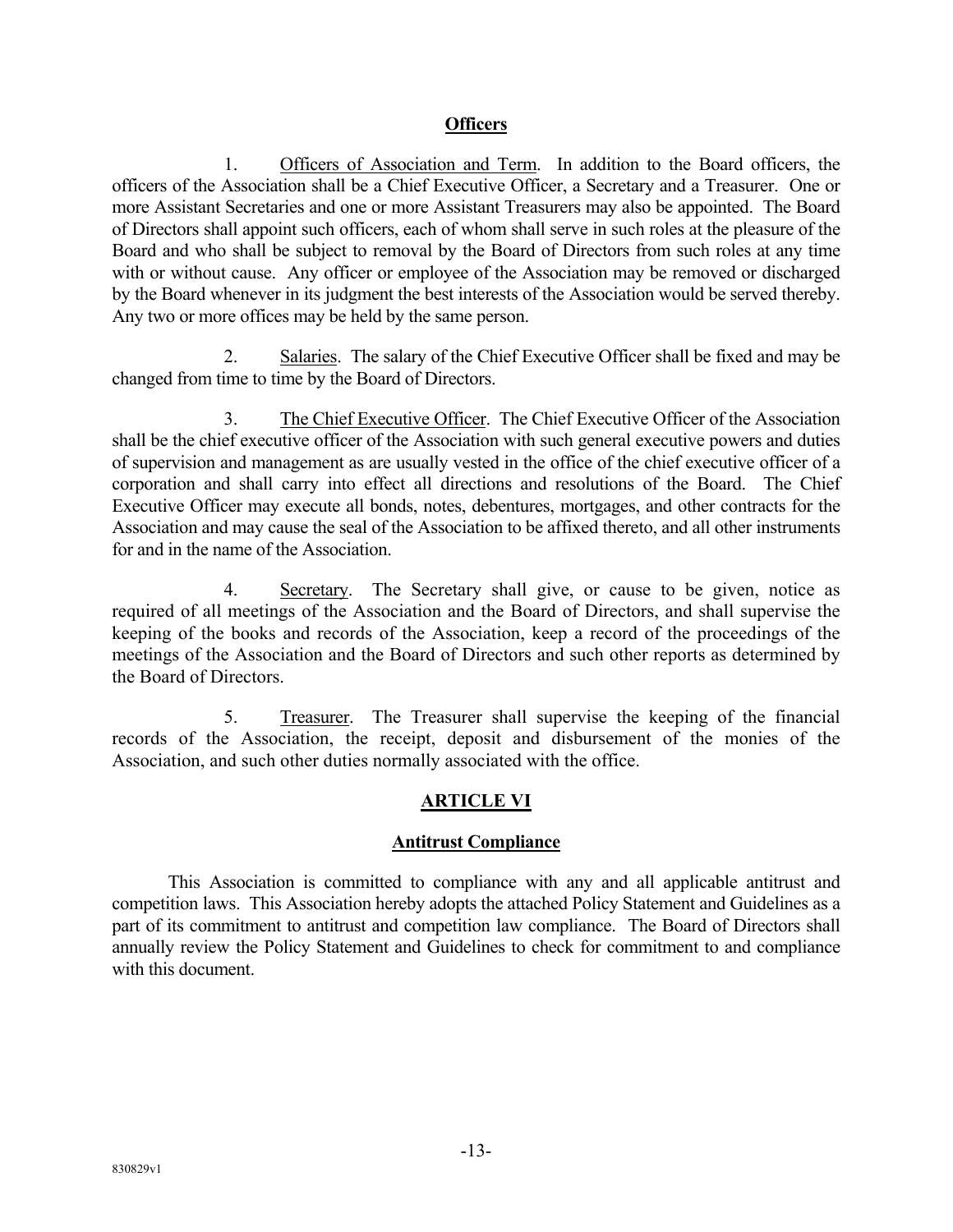# **ARTICLE VII**

### **Amendments**

1. Amendment to the Articles of Incorporation. Amendments to the Articles of Incorporation may be made at any regular meeting or special meeting (called for that purpose) of the Association members, by the approval of at least two-thirds of the voting power present and voting or a majority of the voting power, whichever is less.

2. Amendment to Bylaws. Amendments to the Bylaws of the Association may be made at any regular meeting or special meeting of the Association members, by the approval of at least two-thirds of the voting power present and voting or a majority of the voting power, whichever is less.

 If the Board or the members seek to have the amendment approved by the members at a membership meeting, the Association shall give notice to its members of the proposed membership meeting in writing in accordance with Article II above. The notice must also state that the purpose, or one of the purposes, of the meeting is to consider the proposed amendment and contain or be accompanied by a copy or summary of the amendment. If the Board or members seek to have the amendment approved by the members by written consent or written ballot according to Article II above, the material soliciting the approval shall contain or be accompanied by a copy or summary of the amendment.

Effective September 1, 2014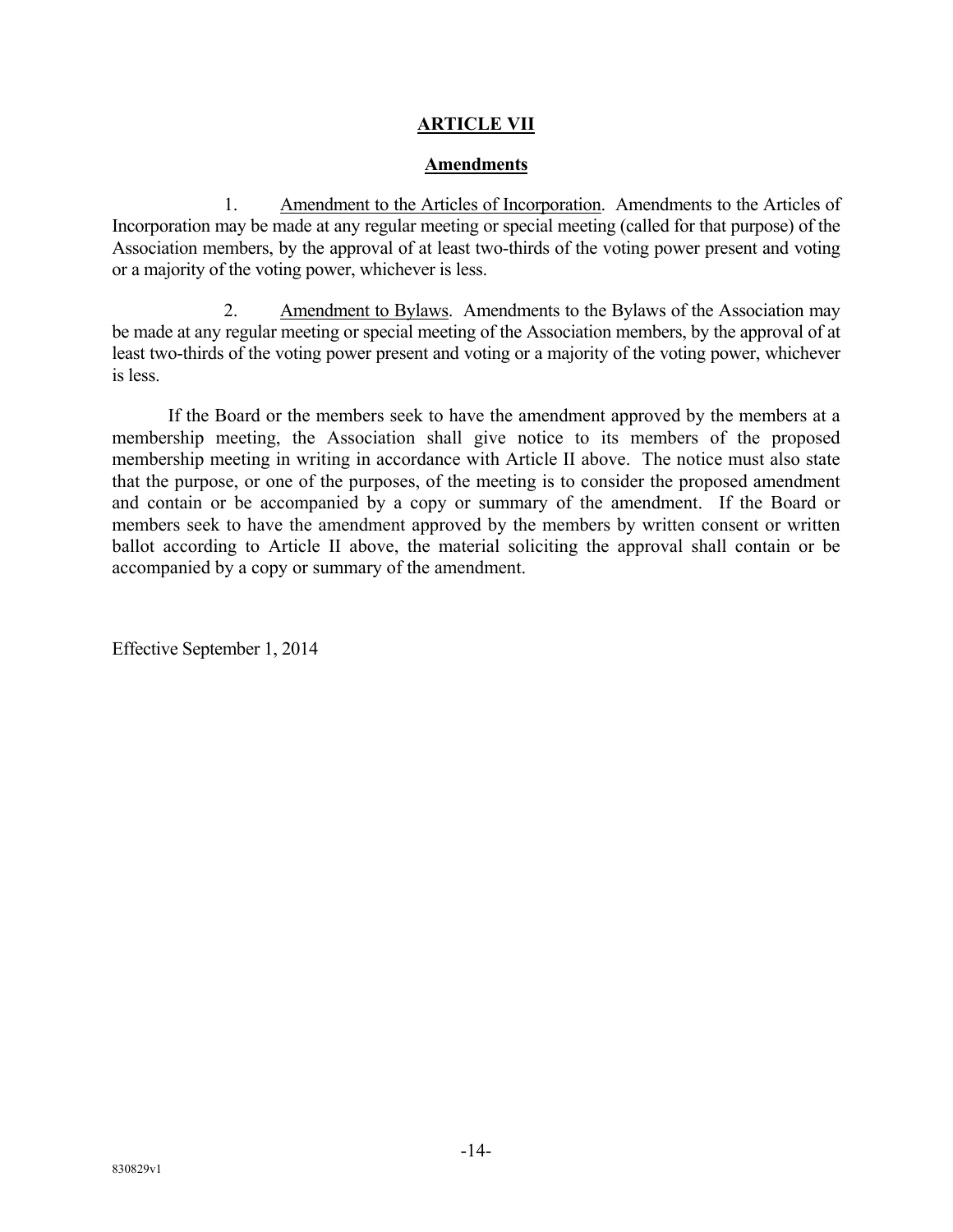#### **WESTERN EQUIPMENT DEALERS ASSOCIATION'S**

### **POLICY STATEMENT AND GUIDELINES REGARDING ANTITRUST & COMPETITION**

 The purpose of the Western Equipment Dealers Association ("**WEDA**") is to encourage the continued development and growth of the retail equipment and hardware sales industries. WEDA seeks to promote growth by providing business seminars, services and information that give all members an opportunity to operate their businesses in a more efficient manner. Increased efficiency makes members better competitors, with the result being greater consumer satisfaction. It shall be the policy of WEDA to continue its efforts in advancing competition and to conduct all of its business and activities in accordance with applicable antitrust or competition laws. Further, it shall be the policy of WEDA to avoid any activity or agreements that could in any way be construed as restricting competition among members. In an effort to uphold this policy and the antitrust laws, the Board of Directors approves the following antitrust guidelines for observance by WEDA, its Board, staff and members.

### **I. BOARD MEETINGS**

- 1. All Board members shall receive a notice and written agenda before each meeting of the Board. The agenda shall specifically enumerate each item to be discussed.
- 2. All Board meetings shall be conducted in accordance with the written agenda.
- 3. Minutes shall be taken at each meeting that accurately report the actions and discussions of the Board.
- 4. At no time shall WEDA or its Board issue a suggested price list to members that would be in violation of any antitrust or competition laws.
- 5. Neither WEDA nor its Board shall make recommendations to members regarding the selection of customers or suppliers that would be in violation of any antitrust or competition laws.
- 6. At no time shall WEDA or its Board issue information regarding future price trends that would be in violation of any antitrust or competition laws.

# **II. MEMBER MEETINGS**

1. Materials provided to members before general membership meetings shall include a written agenda that specifically enumerates each item to be discussed. Meeting participants shall adhere to the agenda.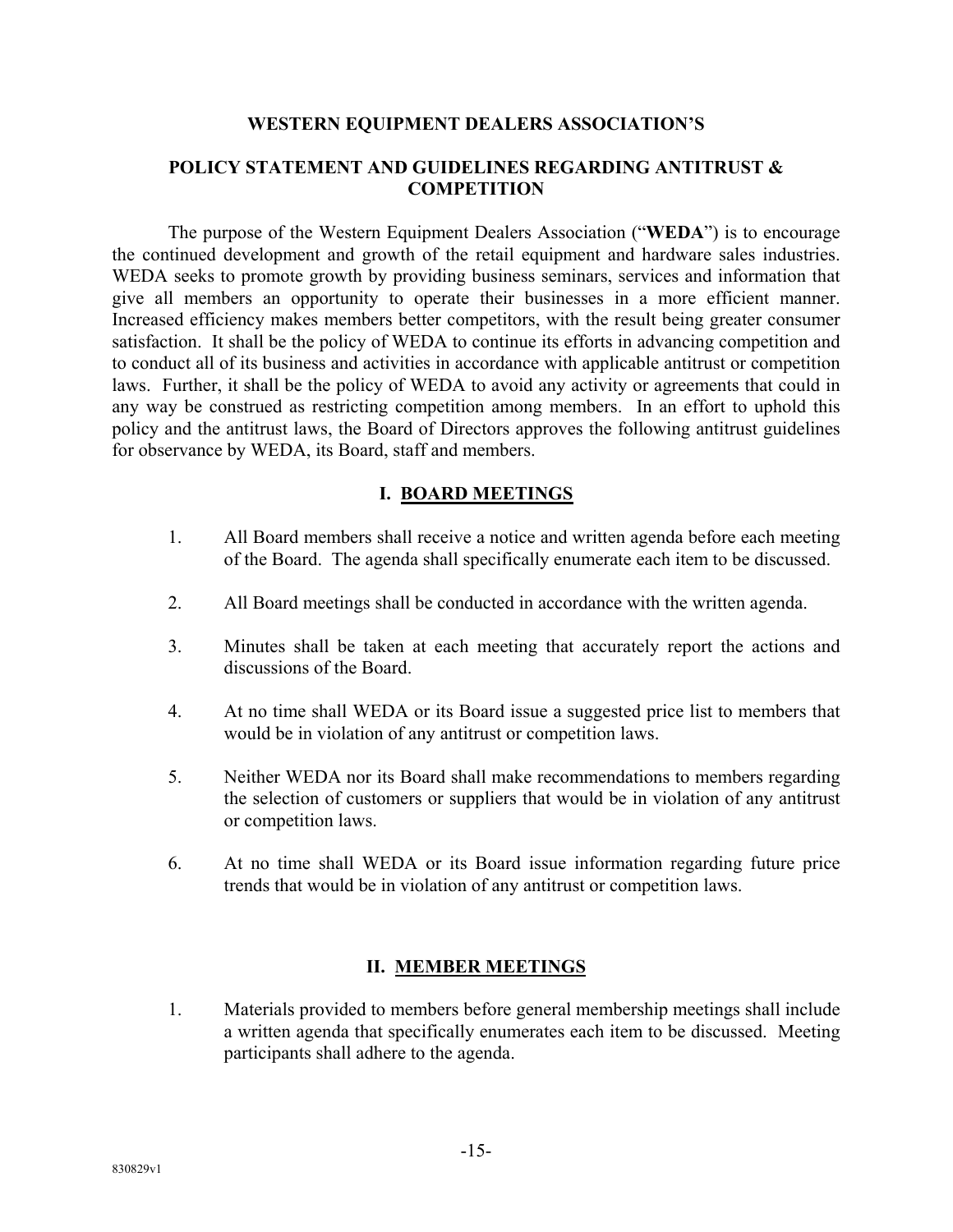- 2. Materials provided to members before general membership meetings should include a copy of WEDA's Policy Statement and Guidelines Regarding Antitrust and Competition.
- 3. Minutes shall be taken at each meeting that accurately report the actions and discussions of the members.
- 4. At least one WEDA staff member shall attend all meetings between members where WEDA activities are being discussed to ensure continued compliance with these antitrust and competition guidelines.
- 5. The subject of price shall not be a topic at any WEDA general membership meeting when the purpose of discussion could be construed as an attempt by members to agree on the price at which they will sell their products. This rule shall apply regardless of whether said meeting is formal or informal.
- 6. All WEDA members shall refrain from discussing their pricing practices or future pricing intentions with any other member, whether formally or informally at any function sponsored by WEDA that would be in violation of antitrust or competition laws.
- 7. All WEDA members shall refrain from discussing the division of customers or territory with any other member, whether formally or informally at any function sponsored by WEDA if the purpose of such discussion is to agree on an allocation of customers or territories in an effort to limit competition between members that would be in violation of the antitrust laws.
- 8. No member, at any time, shall enter into any agreement with other members, whether formal or informal, to fix the price at which they will sell their products. All members shall price their inventory according to their own independent business judgment so as to comply with the antitrust laws.

# **III. STATISTICAL INFORMATION**

- 1. Whenever WEDA requests information from its members for the purpose of providing helpful statistics concerning the industry, the participation by each member shall be voluntary.
- 2. Nonmembers may also voluntarily supply WEDA with information that would be helpful in compiling statistics regarding the industry.
- 3. WEDA shall make statistical information available to nonmembers as well as members. At its discretion, WEDA may charge nonmembers a fee that reflects the proportionate costs of gathering such information.